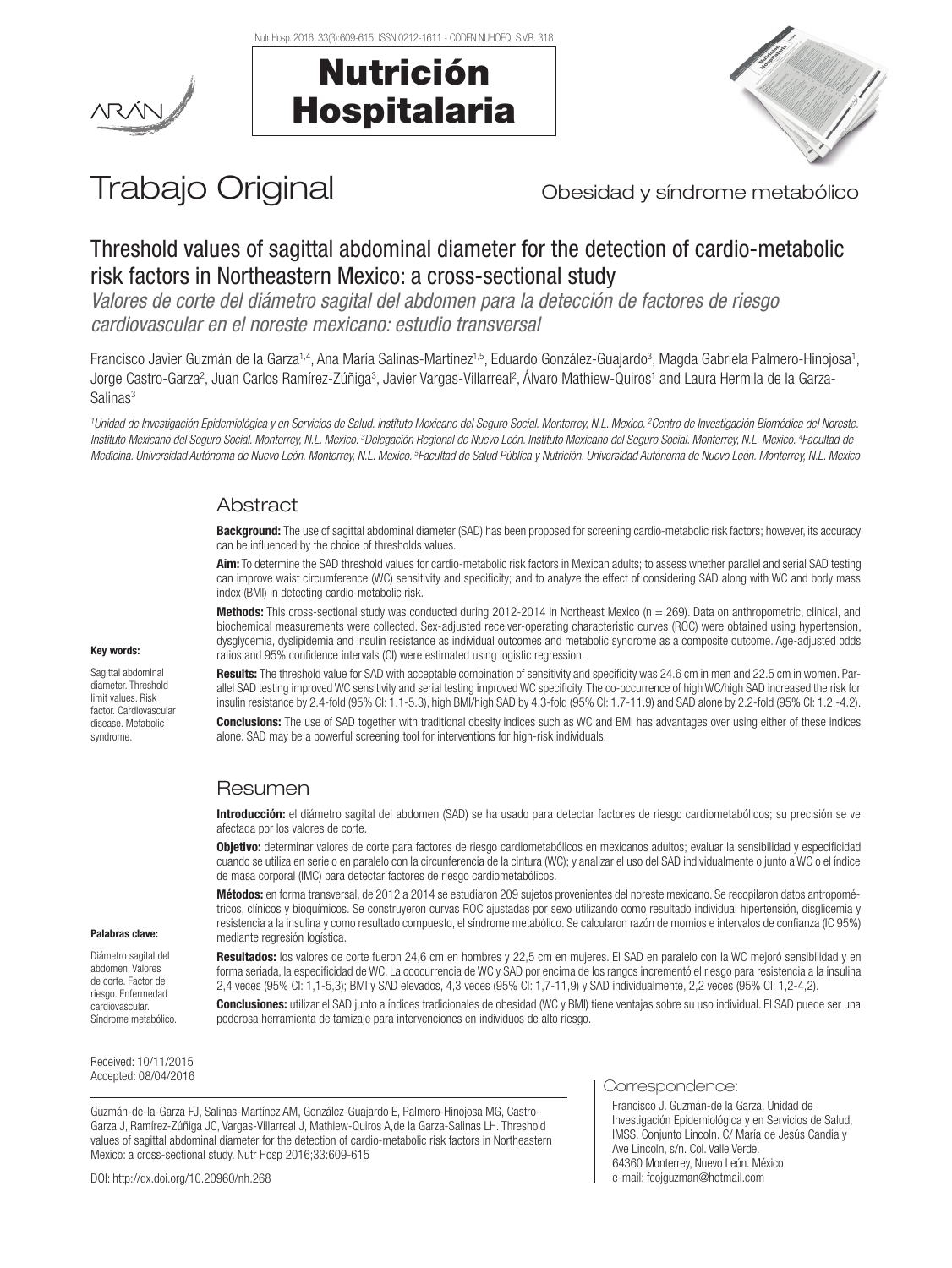#### **INTRODUCTION**

Metabolic syndrome is a cluster of cardio-metabolic risk factors such as insulin resistance, hypertension, and lipid abnormalities most often occurring in overweight and obese subjects. Metabolic syndrome can favor the development of cardiovascular diseases and diabetes. Additionally, cardiovascular diseases and diabetes are the leading causes of death worldwide (1,2). The amount of visceral adipose tissue is a clinically relevant body fat marker related to insulin resistance, diabetes, hyperlipidemia, and atherosclerosis. The gold standard for measurement of visceral adipose tissue is computed tomography, dual-energy x-ray absorptiometry, or magnetic resonance imaging. However, these tests are expensive and impractical for primary care and preventive medicine; furthermore, they involve radiation exposure and hence are a health hazard (3,4). Therefore, other useful indicators of excess visceral adipose tissue deposits, such as waist circumference (WC) and sagittal abdominal diameter (SAD), have been considered (5-7).

WC is used for detecting abdominal obesity and predicting cardiovascular risk (8-10). SAD, meanwhile, has been suggested as a screening tool for insulin resistance, dysglycemia, diabetes, and hypertension in American, Asian, and European populations; and relevant literature utilizes several SAD cut-off values either in supine (11-14) or standing position (15). Nonetheless, the accuracy of classification using SAD can be influenced by the choice of thresholds values, which might differ according to ethnic group, age, and sex. It is important to identify individuals at particularly high risk for metabolic syndrome in order to prevent cardiovascular disease, and because SAD thresholds values have not been established in the Mexican population, our study aimed to determine: a) the SAD threshold values for detecting cardio-metabolic risk factors (hypertension, dysglycemia, dyslipidemia, insulin resistance, and metabolic syndrome) with the most acceptable accuracy (combination of sensitivity and specificity); b) the extent to which parallel and serial SAD testing could improve WC sensitivity and specificity; and c) finally, we assessed the effect of considering SAD along with WC and body mass index (BMI) for detecting cardio-metabolic risk factors.

#### MATERIAL AND METHODS

This descriptive, cross-sectional study was conducted from 2012 to 2014 in northeast urban Mexico. Participants were employees between 20 and 60 years of age from the health care sector (107 men and 162 women). They were receiving routine annual worksite health-promotion care, which consisted of screening and monitoring of obesity, diabetes, heart disease, and cancer, among other disorders. The only selection criteria were no pregnancy or lactation. In men, the sample size was sufficient for establishing 71% sensitivity (averaged value of the five cardio-metabolic risk factors under study: hypertension, dysglycemia, insulin resistance, dyslipidemia, metabolic syndrome) with 95% confidence and 15% degree of precision; given averaged

prevalence of 35%. In women, the sample size was sufficient for establishing 65% sensitivity (averaged value of the five cardio-metabolic risk factors under study) with 95% confidence and 13% degree of precision; given averaged prevalence of 30% (16). Approval was obtained from the Research Ethics Committee. Written informed consent was obtained from each participant.

A self-administered questionnaire was used to collect information on family and personal history of hypertension (yes or no), diabetes (yes or no), and dyslipidemia (yes or no); smoking status (never, quit smoking, or current smoker); alcohol consumption (never, sometimes, or usually); history of routine programmed exercise activity for a minimum of 20 min, 3 times a week (never, sometimes, or usually); and age, marital status, education, and job category. The methods for anthropometric, clinical, and biochemical measurements are described below.

#### ANTHROPOMETRIC MEASUREMENTS

Individuals were weighed to the nearest 0.1 kg, and their height was measured to the nearest 0.5 cm using an electronic scale with a stadiometer while wearing no shoes and light clothing. SAD was measured to the nearest 0.1 cm using a modified anthropometer: the curved arm was replaced by an even arm in order to comfortably position it under the subjects' back in supine position (Lafayette Instrument Company, Lafayette, IN, USA) after normal expiration in supine position, with knees bent on a firm examination table and without any clothes surrounding the measurement area. Abdominal height was obtained at the level of the iliac crest (L4-5), allowing the anthropometer arm to touch the abdomen slightly but without compression. WC was measured with the participant wearing only underwear and by using a non-stretchable tape after normal expiration in a standing position, midway between the most caudal part of the lateral costal arch and the iliac crest. Elevated WC was defined as a WC > 102 cm for men and > 88 cm for women (17). BMI was calculated as body weight  $(kg)/$ height squared  $(m<sup>2</sup>)$ , and then categorized according to the following World Health Organization categories: underweight  $\left($  < 18.5 m/kg<sup>2</sup>), normal weight (18.5-24.9 m/kg<sup>2</sup>), overweight (25.0-29.9 m/kg<sup>2</sup>), and obese ( $\geq$  30.0 m/kg<sup>2</sup>). Proper adjustment was made for individuals of short stature (women  $<$  1.50 m, men  $<$  1.60 m): overweight, 23.0-24.9 m/kg<sup>2</sup> and obese,  $\geq 25.0$  m/kg<sup>2</sup> (18,19). Two research interns collected the data; they were standardized and subject to periodic supervision for verifying adherence to stipulated procedures. Every anthropometric and clinical measurement was obtained in triplicates, and the mean value was used in further analyses.

#### CLINICAL AND BIOCHEMICAL MEASUREMENTS

Blood pressure was measured after a 5-min rest in a sitting position using indirect auscultation with a calibrated sphygmomanometer (Tycos Classic Hand Aneroids, Welch Allyn Inc,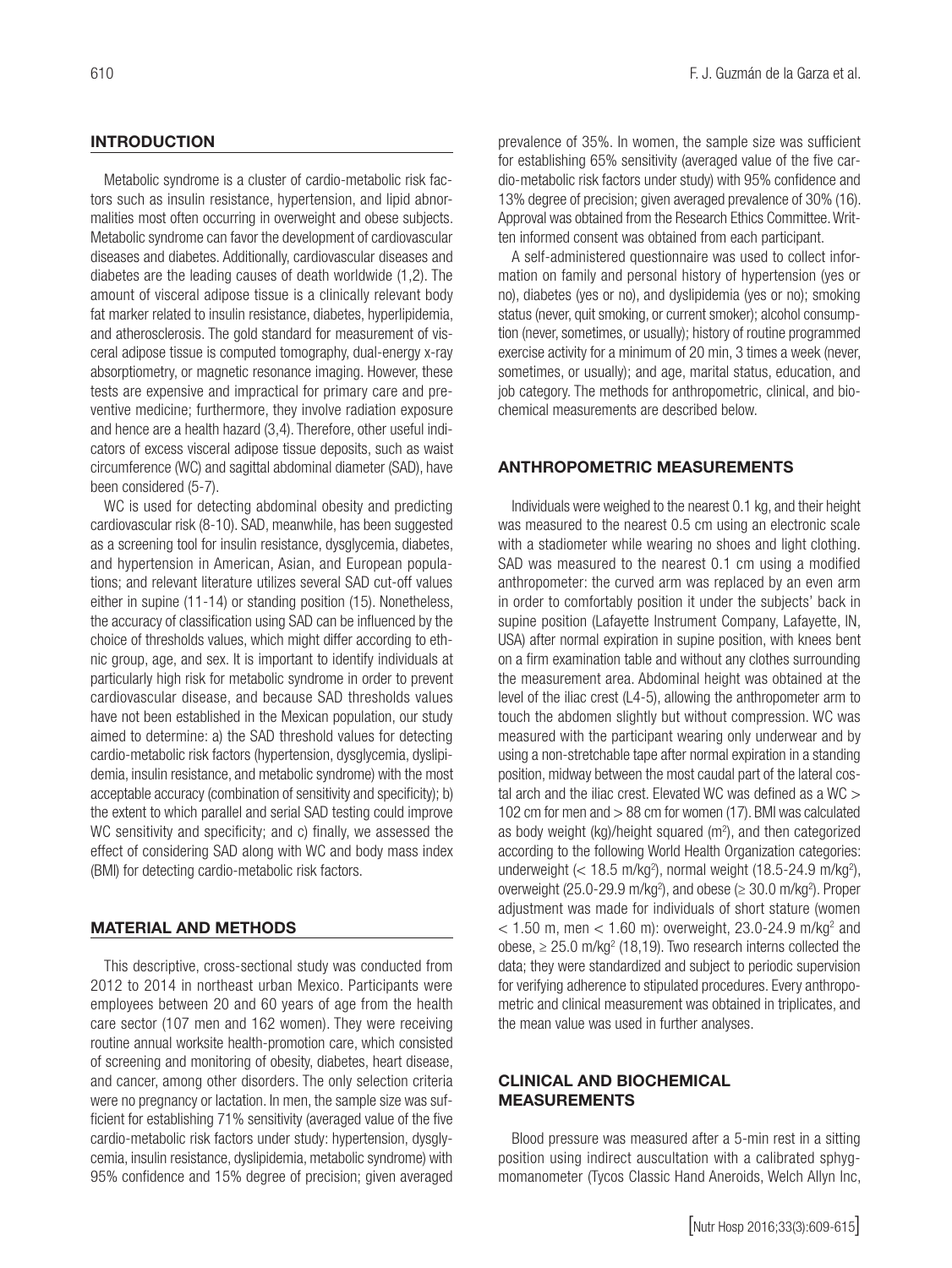Skaneateles Falls, NY, USA); systolic and diastolic blood pressures were defined as Korotkoff phases 1 and 5, respectively. Hypertension was self-reported or defined as measured systolic blood pressure of > 140 mmHg and/or diastolic blood pressure of > 90 mmHg. Blood samples were obtained to measure fasting plasma glucose, serum lipids (high-density lipoprotein [HDL]-cholesterol and triglycerides), and serum insulin levels. Blood was drawn under standardized conditions after fasting for 10-14 hours, and samples were collected using a vacuum system (Vacutainer<sup>®</sup>, BD, Franklin Lakes, NJ, USA). Laboratory analysis was done on the day of sampling, except for insulin; samples were maintained at -20 °C until quantitative determination of insulin was performed using an enzyme-linked immunosorbent assay (insulin ELISA, ALPCO Immunoassays; Salem, NH, USA). Dysglycemia was defined as the self-reported presence of diabetes or measured fasting plasma glucose level > 100 mg/dL, and dyslipidemia was defined as self-reported or measured triglyceride levels > 150 mg/dL or HDL-cholesterol level < 40 mg/dL in men and < 50 mg/dL in women. Insulin resistance, as per the Homeostasis Model Assessment index, having a cut-off point of 2.5, was calculated with the following formula: fasting insulinemia ( $\mu$ U/mL)  $\times$  fasting glycemia (mg/dL)/405 (20). The presence of metabolic syndrome was confirmed if  $\geq 3$  of the following criteria were met: WC  $> 102$  cm in men and  $> 88$  cm in women; triglyceride level  $> 150$  mg/dL; HDL-cholesterol level < 40 mg/dL in men and < 50 mg/dL in women; systolic blood pressure > 130 mmHg and/or diastolic blood pressure > 85 mmHg or self-reported hypertension; and fasting plasma glucose level  $> 100$  mg/dL or self-reported diabetes (2). Blood samples were processed using automated clinical chemistry equipment following the guidelines of the clinical laboratory quality standards.

## STATISTICAL ANALYSIS

Categorical variables were compared using the Chi-squared test, and continuous variables were compared using Student's t-test. Determination of SAD threshold values was based on sex-adjusted receiver operating characteristic (ROC) curves and area under the curve (AUC) using hypertension, dysglycemia, dyslipidemia and insulin resistance as individual outcomes and metabolic syndrome as a composite outcome. Rationale for choosing these outcomes lied in their well documented association with visceral adiposity (7,21) and also because of their importance for preventing cardiovascular disease (22). Screening tests can be offered at the same time (parallel testing) or sequentially (serial testing); therefore, the accuracy of WC and SAD were tested using both approaches. Parallel testing consisted of WC and SAD performed simultaneously and disease individuals were defined as those who tested positive by either one test or by both tests. Sequential testing was a two-stage screening that required a SAD test only when the result of the WC test was positive; disease individuals were defined as those who tested positive by both tests (23). Serial and parallel performance characteristics were examined using EPIDAT<sup>®</sup> (24). The effect of combining a high WC or high BMI with a high SAD on detection of cardio-metabolic risk factors was assessed using odds ratios (OR) and 95% confidence intervals (CI). For this, unconditional binary logistic regression was conducted using the anthropometric measure as the independent variable, age and BMI as control variables, and the cardio-metabolic risk factor as the dependent variable. Only one anthropometric measure was entered at a time because of the strong and significant correlation between SAD and WC (r  $= 0.57$ ,  $p < 0.0001$ ), SAD and BMI ( $r = 0.79$ ;  $p < 0.0001$ ), and WC and BMI ( $r = 0.63$ ,  $p < 0.0001$ ).

#### RESULTS

The mean age of the subjects was  $42.9 \pm 9.6$  years. Of all subjects, 60.2% were women and 63.9% were married. With respect to the educational level, 13.1% completed middle school, 50.9% were undergraduates and 36% were graduates. According to job category, 36.1% were professionals or managers. In terms of associated conditions, 10% self-reported diabetes, 12.3% had hypertension, and 9.3% had dyslipidemia. Further, 17.8% usually consumed alcohol, 20.1% smoked tobacco, and 59% did not exercise regularly. Fifty-eight percent of the subjects had at least one family member with hypertension; 51.7%, with diabetes; and 24.8%, with high cholesterol level. Male and female subjects were of similar age  $(42.4 \pm 10.2 \text{ vs. } 43.2 \pm 9.2 \text{ years}, p > 0.05)$ , and had comparable nutritional status and prevalence of dysglycemia, insulin resistance, dyslipidemia, and metabolic syndrome ( $p >$ 0.05). Nonetheless, the WC, SAD, and hypertension frequency differed between men and women ( $p < 0.05$ ) (Table I).

#### SAD THRESHOLD VALUES FOR CARDIO-METABOLIC RISK FACTORS

In men, a SAD threshold value of 24.6 cm resulted with the best combination of sensitivity and specificity for metabolic syndrome (79% and 66%, respectively) (Fig. 1A), and resulted with acceptable combination of sensitivity and specificity for individual outcomes (Table II). In women, the SAD threshold value of 22.5 cm also offered the best combination of sensitivity and specificity for metabolic syndrome (67% and 70%, respectively) (Fig. 1B), and acceptable combination for individual outcomes (Table II).

#### WC SENSITIVITY AND SPECIFICITY WITH PARALLEL AND SERIAL SAD TESTING

Sixty-five percent of the population had SAD or WC values greater than the identified cut-off values, while 43.1% had both values greater than the identified values. Broadly speaking, a high WC in parallel with a high SAD improved WC sensitivity: the highest improvement was seen for dysglycemia in men (+10.0%); as expected, every specificity value decreased. Importantly, serial testing improved WC specificity (Table II).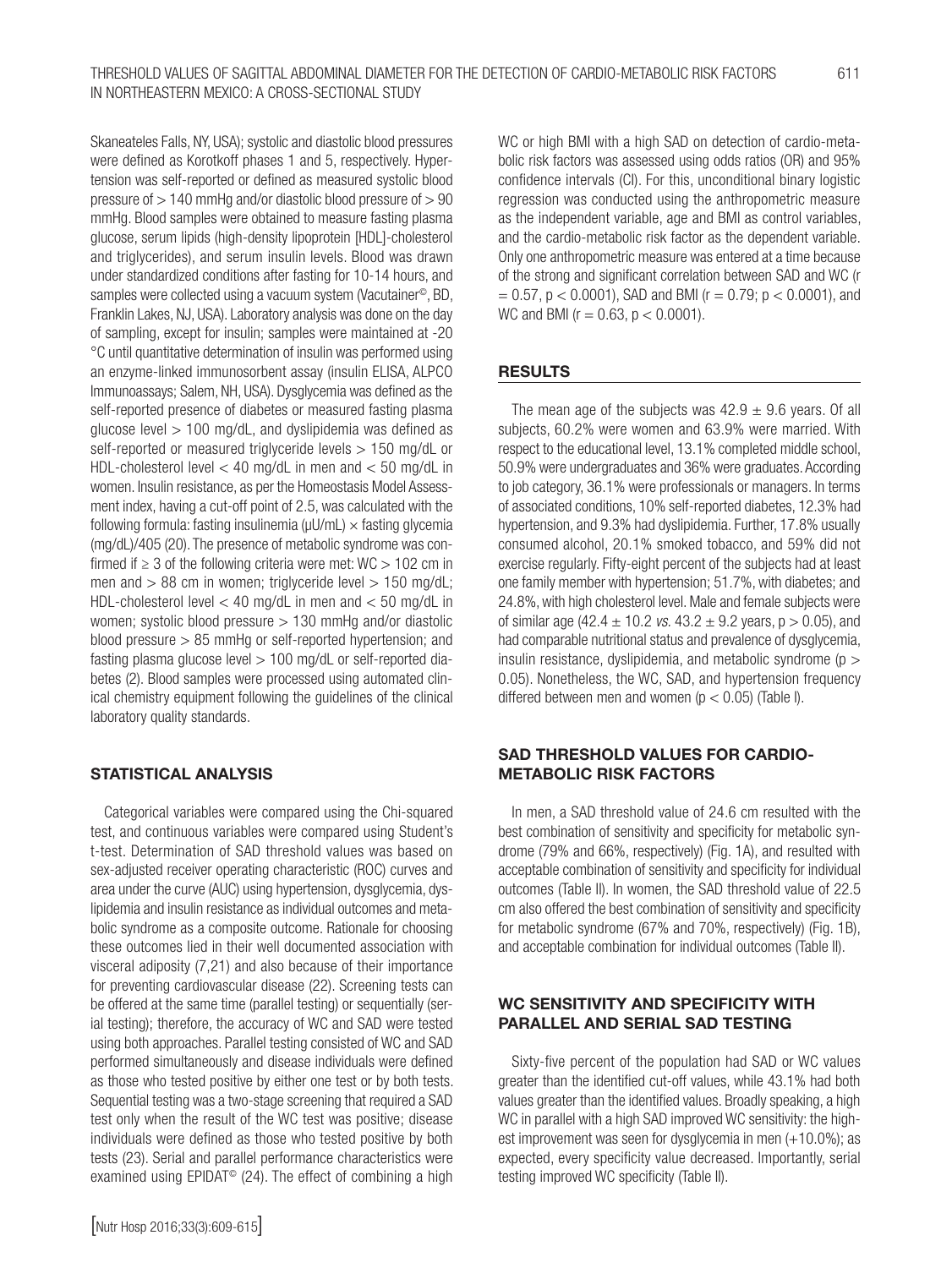|                                      | <b>Men</b>             | <b>Women</b>            | p value   |
|--------------------------------------|------------------------|-------------------------|-----------|
| Body mass index (kg/m <sup>2</sup> ) | $30.1 \pm 5.1$         | $29.9 \pm 5.4$          | NS.       |
| Nutritional category:<br>Underweight |                        | $0.60\%$ (n = 1/162)    |           |
| Normal                               | $14.0\%$ (n = 15/107)  | 16.0% (n = $26/162$ )   | <b>NS</b> |
| Overweight                           | 41.1% (n = $44/107$ )  | $35.2\%$ (n = 57/162)   |           |
| Obesity                              | 44.9% (n = $48/107$ )  | 48.1% ( $n = 78/162$ )  |           |
| Waist circumference (cm)             | $102.5 \pm 11.9$       | $93.5 \pm 12.4$         | 0.0001    |
| Sagittal abdominal diameter (cm)     | $24.7 \pm 4$           | $22.1 \pm 3.9$          | 0.0001    |
| Hypertension                         | $31.8\%$ (n = 34/107)  | 19.1% ( $n = 31/162$ )  | 0.018     |
| <b>Dysglycemia</b>                   | $37.4\%$ (n = 40/107)  | $28.4\%$ (n = 46/162)   | <b>NS</b> |
| Insulin resistance                   | $47.1\%$ (n = 41/87)   | 42% ( $n = 47/112$ )    | <b>NS</b> |
| Dyslipidemia                         | 63.6% ( $n = 68/107$ ) | 66.7% ( $n = 108/162$ ) | <b>NS</b> |
| Metabolic syndrome                   | $36.4\%$ (n = 39/107)  | 43.2% (n = $70/162$ )   | <b>NS</b> |

Table I. Clinical profile of men and women in the study population

*NS: non-significant (p > 0.05).*

#### Table II. Waist circumference (WC) sensitivity and specificity in parallel and serial sagittal abdominal diameter (SAD) testing for detection of cardio-metabolic risk factors

|                                         |                         | <b>Sensitivity (specificity)</b> |               |                      |                |
|-----------------------------------------|-------------------------|----------------------------------|---------------|----------------------|----------------|
|                                         | Prevalence              | Hypertension %                   | Dysglycemia % | Insulin resistance % | Dyslipidemia % |
|                                         |                         | Men                              |               |                      |                |
| WC (> 102 cm)                           | $50.5\%$ (n = 54/107)   | 79.4 (63.0)                      | 60.0 (55.2)   | 70.7 (60.9)          | 54.4 (56.4)    |
| SAD (> 24.6 cm)                         | $50.5\%$ (n = 54/107)   | 73.5 (60.2)                      | 62.5 (56.7)   | 63.4 (63.0)          | 55.9(59.0)     |
| WC or SAD <sup>a</sup>                  | $57.9\%$ (n = 62/107)   | 82.3 (53.4)                      | 70.0 (49.2)   | 73.2 (54.3)          | 63.2 (51.3)    |
| WC and SAD <sup>b</sup>                 | 43.0% (n = $46/107$ )   | 70.5 (69.8)                      | 52.5(62.6)    | 60.9 (69.5)          | 47.0 (64.1)    |
| WC sensitivity improvement <sup>a</sup> |                         | $+2.9$                           | $+10.0$       | $+2.5$               | $+8.8$         |
| WC specificity improvement <sup>b</sup> |                         | $+6.8$                           | $+7.4$        | $+8.6$               | $+7.7$         |
| Women                                   |                         |                                  |               |                      |                |
| WC (> 88 cm)                            | 67.3% ( $n = 109/162$ ) | 83.8 (36.6)                      | 82.6 (38.7)   | 78.7 (38.5)          | 74.1 (46.3)    |
| SAD (> 22.5 cm)                         | $45.7\%$ (n = 74/162)   | 64.5 (58.7)                      | 63.0 (61.2)   | 61.7(61.5)           | 53.7 (70.4)    |
| WC or SAD <sup>a</sup>                  | 69.8% (n = $113/162$ )  | 87.0 (34.3)                      | 84.8 (36.2)   | 78.7 (36.9)          | 75.9 (42.6)    |
| WC and SAD <sup>b</sup>                 | 43.2% (n = $70/162$ )   | 61.3(61.0)                       | 60.9 (63.7)   | 61.7 (63.0)          | 51.9(74.0)     |
| WC sensitivity improvement <sup>a</sup> |                         | $+3.2$                           | $+2.2$        | 0.0                  | $+1.8$         |
| WC specificity improvement <sup>b</sup> |                         | $+24.4$                          | $+25$         | $+24.5$              | $+27.7$        |

<sup>a</sup>Parallel testing: A result is considered as positive if the person tests positive to either WC or SAD. <sup>b</sup>Serial testing: A result is considered as positive if the person tests *positive to both WC and SAD.*

### SAD ALONG WITH WC OR BMI FOR DETECTION OF CARDIO-METABOLIC RISK FACTORS

Individuals with SAD values greater than the cut-off value were older than those with SAD values within the cut-off value

 $(44.6 \pm 8.9 \text{ vs. } 41.4 \pm 9.9 \text{ years}, p < 0.0001)$ . They were also more likely to have lower education levels (18.3%  $vs. 8.6\%$ , p = 0.03) and not exercise regularly (48.6% *vs.* 32.8%, p < 0.01). SAD alone increased the probability of detecting any cardio-metabolic risk factor. The co-occurrence of high WC and high SAD slightly increased the risk for detecting cardio-metabolic risk fac-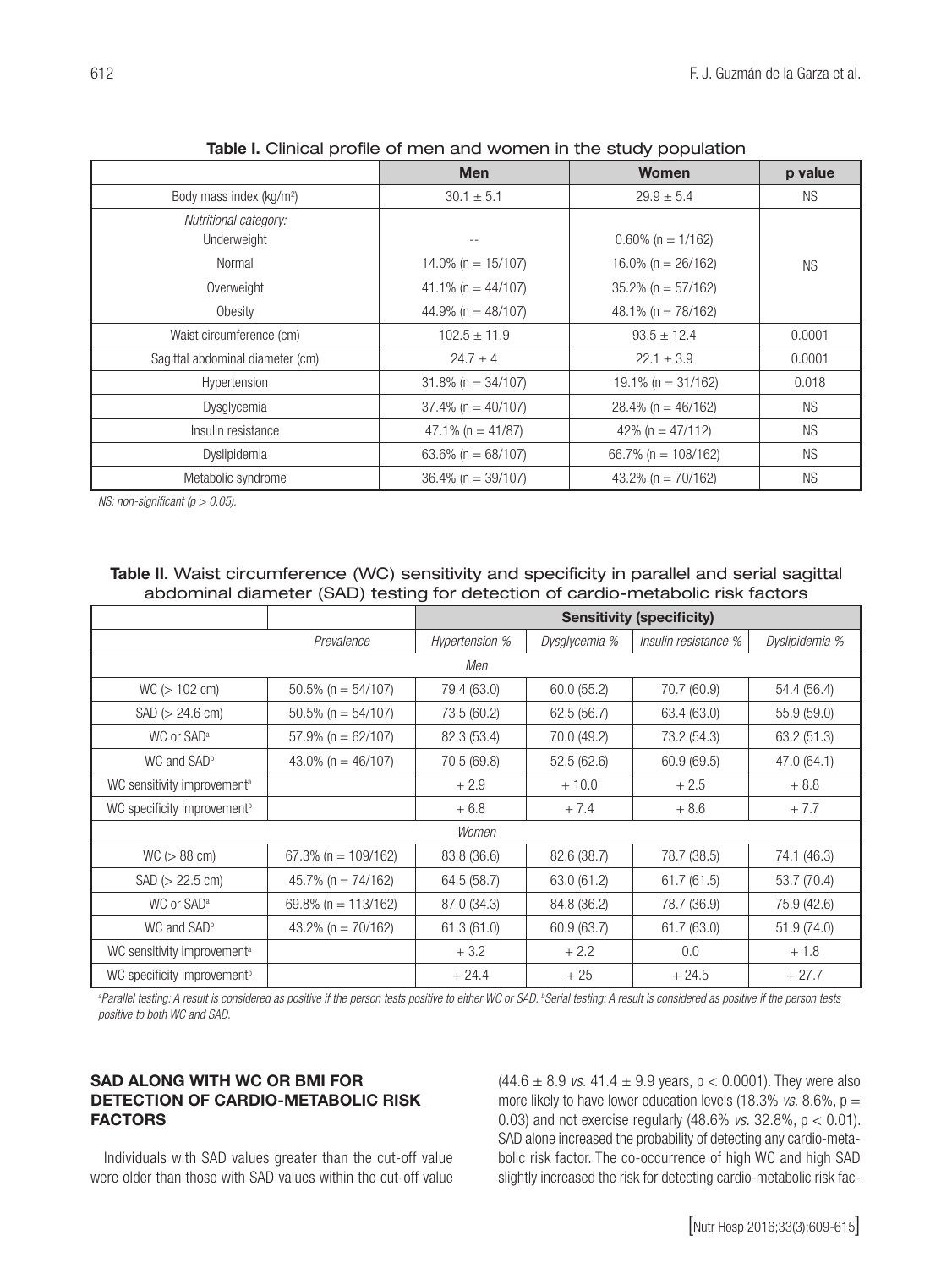

#### Figure 1.

Receiver operating characteristic (ROC) curves for abdominal sagittal diameter (SAD) according to single and composite outcomes.

tors, while the combination of high BMI and high SAD increased the risk for hypertension by 4.0-fold (95% CI: 1.3, 12.3) and that for insulin resistance by 4.3-fold (95% CI 1.7, 11.9) (Table III).

#### **DISCUSSION**

To our knowledge, this is the first report on SAD threshold values for detection of cardio-metabolic risk factors in the Mexican population in northeast urban Mexico. We found that 24.6 cm for men and 22.5 cm for women were suitable threshold values for detecting hypertension, dysglycemia, dyslipidemia, insulin resistance, or metabolic syndrome, with acceptable combination of sensitivity and specificity. The issue of maintaining the same cut-off for all endpoints without giving up validity was a matter of great concern because of its practicability and potential extended benefits. While the main reason for analyzing detection of separate components of the metabolic syndrome was the opportunity of

|  | Table III. Sagittal abdominal diameter (SAD), waist circumference (WC), and body mass |  |
|--|---------------------------------------------------------------------------------------|--|
|  | index (BMI) in detection of cardio-metabolic risk factors                             |  |

|                          |                 | Cardio-metabolic risk factor                       |                               |                               |                              |                                 |
|--------------------------|-----------------|----------------------------------------------------|-------------------------------|-------------------------------|------------------------------|---------------------------------|
| Measure                  | Prevalence      | Hypertension                                       | Dysglycemia                   | Insulin resistance            | Dyslipidemia                 | Metabolic syndrome <sup>9</sup> |
|                          |                 | Age-adjusted odds ratios (95% confidence interval) |                               |                               |                              |                                 |
| SAD <sup>at</sup>        | 47.6%           | $2.6(1.4-5.1)^{*}$                                 | $1.9(1.1-3.4)^{*}$            | $2.2(1.2-4.2)^{*}$            | $1.7(1.0-3.1)$ <sup>†</sup>  | $3.8(2.2 - 6.8)^{*}$            |
|                          | $(n = 128/269)$ |                                                    |                               |                               |                              |                                 |
| WC <sup>b‡</sup>         | 60.6%           | $3.3(1.5-7.1)^{*}$                                 | $1.6(0.8-3.0)$                | $2.1$ (1.03-4.4) <sup>*</sup> | $1.4(0.80-2.6)$              |                                 |
|                          | $(n = 163/269)$ |                                                    |                               |                               |                              |                                 |
| <b>BMI</b> <sup>c</sup>  | 84.4%           | $2.9(1.0-8.5)^{\dagger}$                           | $2.6$ (1.03-6.7) <sup>*</sup> | $3.3(1.3-8.1)^{*}$            | $2.8$ (1.4-5.5) <sup>*</sup> | $10.0$ (3.0-33.7) <sup>*</sup>  |
|                          | $(n = 227/269)$ |                                                    |                               |                               |                              |                                 |
| WC or SAD <sup>d‡</sup>  | 65.1%           | $3.4$ (1.5-7.9) <sup>*</sup>                       | $2.0$ (1.01-3.9) <sup>*</sup> | $1.9(0.9-3.9)$                | $1.5(0.8-2.8)$               |                                 |
|                          | $(n = 175/269)$ |                                                    |                               |                               |                              |                                 |
| WC and $SADe$ #          | 43.1%           | $3.4$ (1.5-8.0) <sup>*</sup>                       | $2.1 (1.01 - 4.4)^{*}$        | $2.4$ (1.1-5.3) <sup>*</sup>  | $1.9(1.0-3.8)^{\dagger}$     |                                 |
|                          | $(n = 116/269)$ |                                                    |                               |                               |                              |                                 |
| BMI and SAD <sup>f</sup> | 47.2%           | $4.0$ (1.3-12.3) <sup>*</sup>                      | $3.3(1.3-8.8)^{*}$            | 4.3 $(1.7 - 11.9)^{*}$        | $3.4(1.6-7.4)^{*}$           | $17.2$ (5.0-59.2) <sup>*</sup>  |
|                          | $(n = 127/269)$ |                                                    |                               |                               |                              |                                 |

<sup>a</sup>Cut-off value > 24.6 cm in men and > 22.5 cm in women; reference group SAD is within limits; <sup>b</sup>Cut-off value > 102 cm in men and > 88cm in women; reference *group WC is within limits; c Cut-off value ≥ 25 kg/m2 (≥ 23 kg/m2 in short-stature individuals); reference group BMI is within limits; d Reference group WC and SAD are*  within limits; <sup>e</sup>Reference group WC and SAD are within limits; individuals with the combination SAD+ WC- or SAD- WC+ were excluded from this estimation (21.9%);<br>'Reference group BML and SAD are within limits: individuals *Reference group BMI and SAD are within limits; individuals with the combination SAD+ BMI- or SAD+ BMI+ were excluded from this estimation (37.5%); g Because*  WC is a criterion for metabolic syndrome, odd ratios were not computed for WC and combination of WC and/or SAD.  $p < 0.05$ ;  $p = 0.06$ ;  $*$ adjusted by BMI.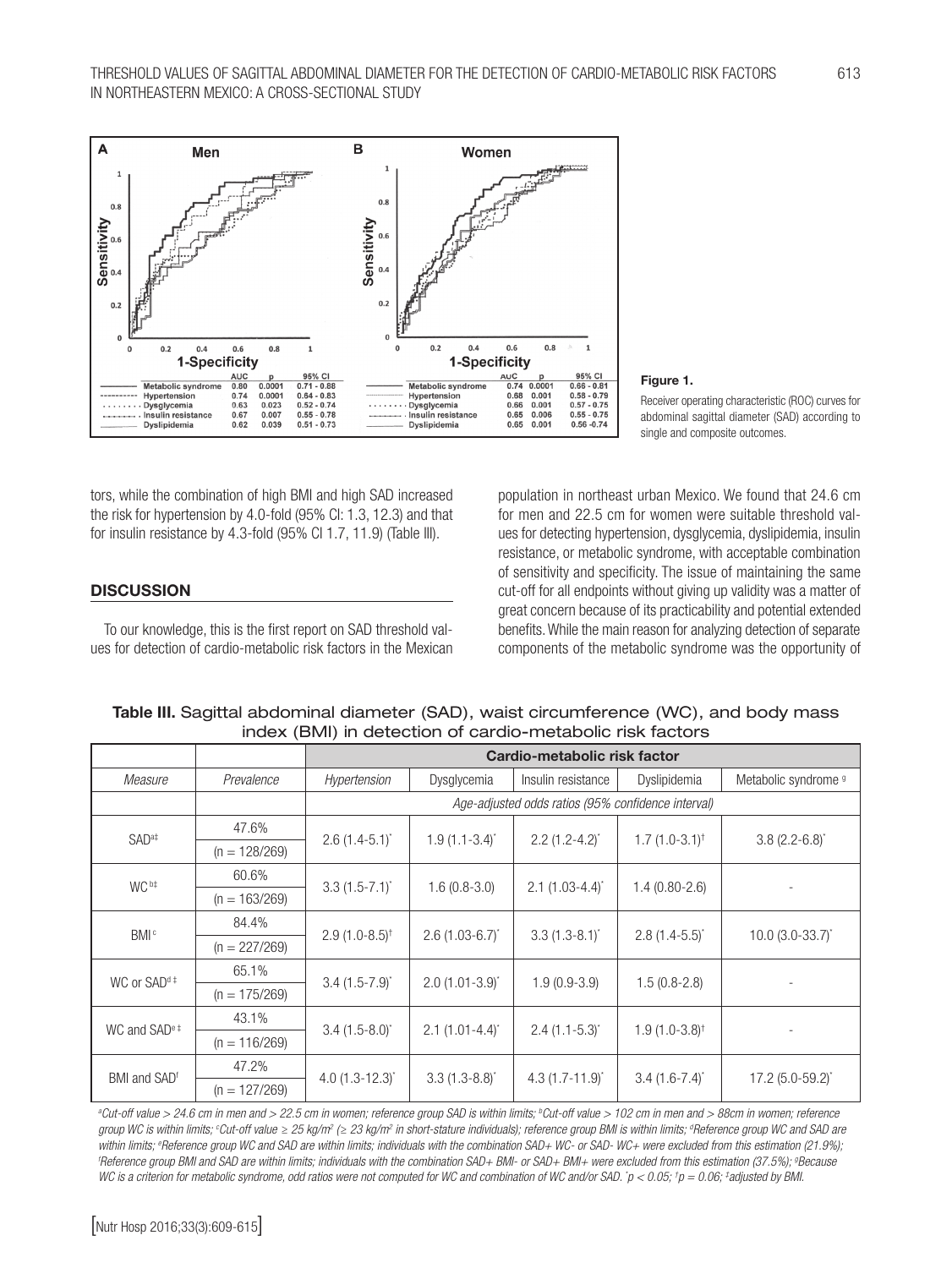early stage treatment before installation of the complete syndrome (22,25).

SAD cut-off values differ among countries. In Brasil, Vasques et al. (14) found that 21.0 cm was the optimal cut-off for screening insulin resistance in women, with 70% sensitivity and 70.4% specificity. In Sweden, Riserus et al. (13) found that 22.2 cm in men and 20.1 cm in women were ideal threshold values for cardio-metabolic risk (no data on sensitivity and specificity are available). In Finland, Pajunen et al. (11) identified 23.5 cm in men and women as the upper quartile limit for predicting diabetes. In the USA, Kahn et al. (12) showed that 25.3 cm in men and 24.4 cm in women were the upper quartile limits for detecting dysglycemia, whereas Iribarren et al. (15) showed that 26.9 cm in men and 25.7 cm in women predicted coronary heart disease, even though they measured SAD in a standing position. The cutoff values clearly differ across studies, highlighting the importance of validating best possible thresholds values before generalizing their utilization. For example, if we applied the American 26.9 cm cut-off value for dysglycemia, the sensitivity would decrease from 62.5% to 42.5% in men, and if we applied the Swedish 22.2 cm cut-off value for dysglycemia again, the sensitivity would increase to 82.5%. These variations can be explained by the method used to calculate the cut-off values, *i.e.*, ROC curves or upper quartiles, as well as the age of population. Thus, it is important to conduct multi-centric studies to determine a useful universal threshold value or apply appropriate correction before using SAD measurements for specific populations, as is done for WC (26).

WC and BMI are very practical and widely used measurements. Thus, we determined the effect of considering SAD along with WC or BMI for the detection of cardio-metabolic risk factors. We found that a high SAD alone increased the risk of hypertension, dysglycemia, and insulin resistance by more that 2-fold and the risk of metabolic syndrome by almost 4-fold. The co-occurrence of high SAD and high BMI increased the risk of dysglycemia by 3-fold. This finding is in line with a study in Finland, which showed that SAD was associated with diabetes after a mean follow-up of 8.1 years. Comparisons between the highest and the lowest quartiles yielded a relative risk of 14.7 for SAD alone (95% CI: 6.9- 31.2) and the co-occurrence of high SAD and high BMI yielded a relative risk of 37.0 (95% CI: 11.2-122) (11). Another longitudinal study with a median follow-up period of 12 years showed that a high SAD together with a high BMI indicated the risk of coronary heart disease better than that with the use of high BMI alone (15). In addition, several studies have assessed whether SAD adds value to WC. Mukuddem-Petersen et al. (27) reported that SAD had no advantages over WC in detecting components of the metabolic syndrome, while Pajunen et al. (11) showed that for predicting diabetes incidence, a high SAD and high WC together yielded a relative risk of 18.9 (95% CI: 7.2-49.2) as compared to low SAD and normal WC alone. We found the co-occurrence of high SAD and high WC increased the risk of dysglycemia by 2-fold. Finally, we determined to what extent a given WC sensitivity could be improved if SAD is applied in parallel, and we found a slight further improvement in this effect. Conversely, WC showed large improvements in specificity with SAD serial testing. Arguments in favor of selecting a high sensitivity test are that it can detect a lethal and treatable disease or a disease that spreads easily; arguments in favor of a high specificity test are its low cost or invasiveness. Considering these issues, we believe that SAD is useful for detecting cardio-metabolic risk factors in parallel with WC in a clinical setting. However, a high specificity test for population screening is necessary, for which we recommend serial testing instead of parallel testing.

Despite our important findings, our study has a few limitations that need to be considered. First, our study population was predominantly middle aged. Thus, the standard anthropometric data did not accurately account for changes in body composition and fat distribution in the elderly, as aging is associated with an increase in fat mass and decrease in height, lean tissue, and muscle mass (28,29). As such, Kahn et al. (30) reported a tendency to larger SAD with increasing age. Therefore, this should be considered when generalizing threshold values and cardio-metabolic increased risk from young to older adults. We recognize a population-based study would have been the ideal study design but this was not feasible. Nevertheless, we believe our study population typifies the Mexican population in terms of self-reported co-morbidity. The 2012 National Survey (31) showed 16.6% prevalence of self-reported hypertension (in our study it was 12.3%), 9.2% prevalence of self-reported diabetes (in our study, 10%); and 13.0% prevalence of self-reported abnormal cholesterol (in our study, 9.3%). However, results for SAD threshold values should be cautiously interpreted because of the high prevalence of overweight and obesity. The National survey already mentioned revealed 73% of Mexican adult men and 69% of Mexican adult women were overweight or obese (in our study they were 86% and 83.3%, respectively). USA has a similar situation: the National Health and Nutrition Examination Survey 2011-2012 showed that the prevalence of overweight and obesity was 71.3% in North American adult men, 65.8% in North American adult women, 78.6% in Hispanic adult men, and 77.2% in Hispanic adult women (32). Therefore, future studies should address the validity of the identified cut-off values in populations with a lower occurrence of obesity. For the time being, we consider identified cut-off values are useful for selective screening of overweight and obese populations. Apart from the limitations, our study also had several strengths: the anthropometric measurements were performed by trained personnel who used a systematic protocol, and outcome definitions did not rely on only self-report but also on laboratory tests, which were performed when the subjects agreed to participate in the study.

#### **CONCLUSIONS**

In summary, we identified SAD threshold values with acceptable sensitivity and specificity for detection of cardio-metabolic risk factors in Mexican adults in northeast urban Mexico. SAD was strongly associated with cardio-metabolic risk factors. We found that using SAD together with traditional obesity indices such as WC and BMI has advantages over using these indices